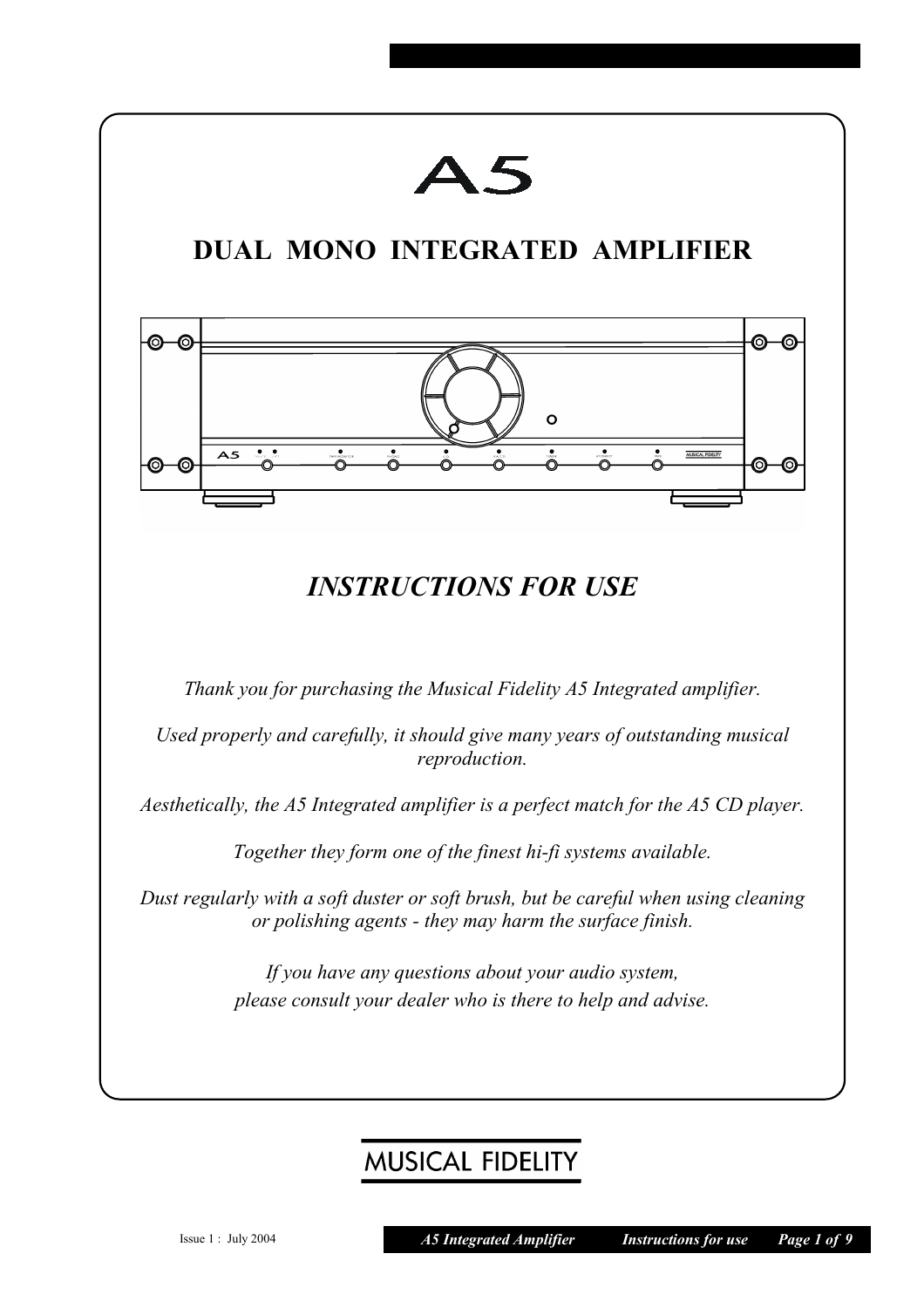# **SAFETY INFORMATION**

## **IMPORTANT***! (U.K. only)*

This unit is supplied in the U.K. with a mains lead fitted with a moulded 13 amp plug. If, for any reason, you need to cut off the plug, please remove the fuse holder and dispose of the plug safely, out of reach of children. **It must not be plugged into a mains outlet.**

The wires in the mains lead supplied with this appliance are coloured in accordance with the following code:

| Green and yellowEarth |  |
|-----------------------|--|
|                       |  |
| BrownLive             |  |

#### **WARNING - This appliance must be earthed**

As the colours of the wires of the mains lead of this appliance may not correspond with the coloured markings identifying the terminals in your plug, proceed as follows:

The wire which is coloured green-and-yellow must be connected to the terminal in the plug which is marked with the letter E or coloured green or green-and-yellow, or by the earth symbol:  $\equiv$ 

The wire which is coloured brown must be connected to the terminal which is marked with the letter L or coloured red.

The wire which is coloured blue must be connected to the terminal which is marked with the letter N or coloured black.

If connecting to a BS1363 plug, a 13 amp fuse must be used.

#### **WARNING:**

**The A5 is a powerful amplifier and must necessarily supply high voltages through the loudspeaker terminals. Therefore, to avoid any possibility of an electric shock DO NOT TOUCH THE SPEAKER TERMINALS when the unit is being used. To comply with BSEN60065 safety regulations, the 4mm "banana" plug holes have been fitted with plastic blanking pieces. Removal of these will invalidate any electrical safety approval of this product.** 

#### **WARNING:**

**Any modifications to this product not expressly approved by Musical Fidelity who is the party responsible for standards compliance could void the user's authority to operate this equipment.**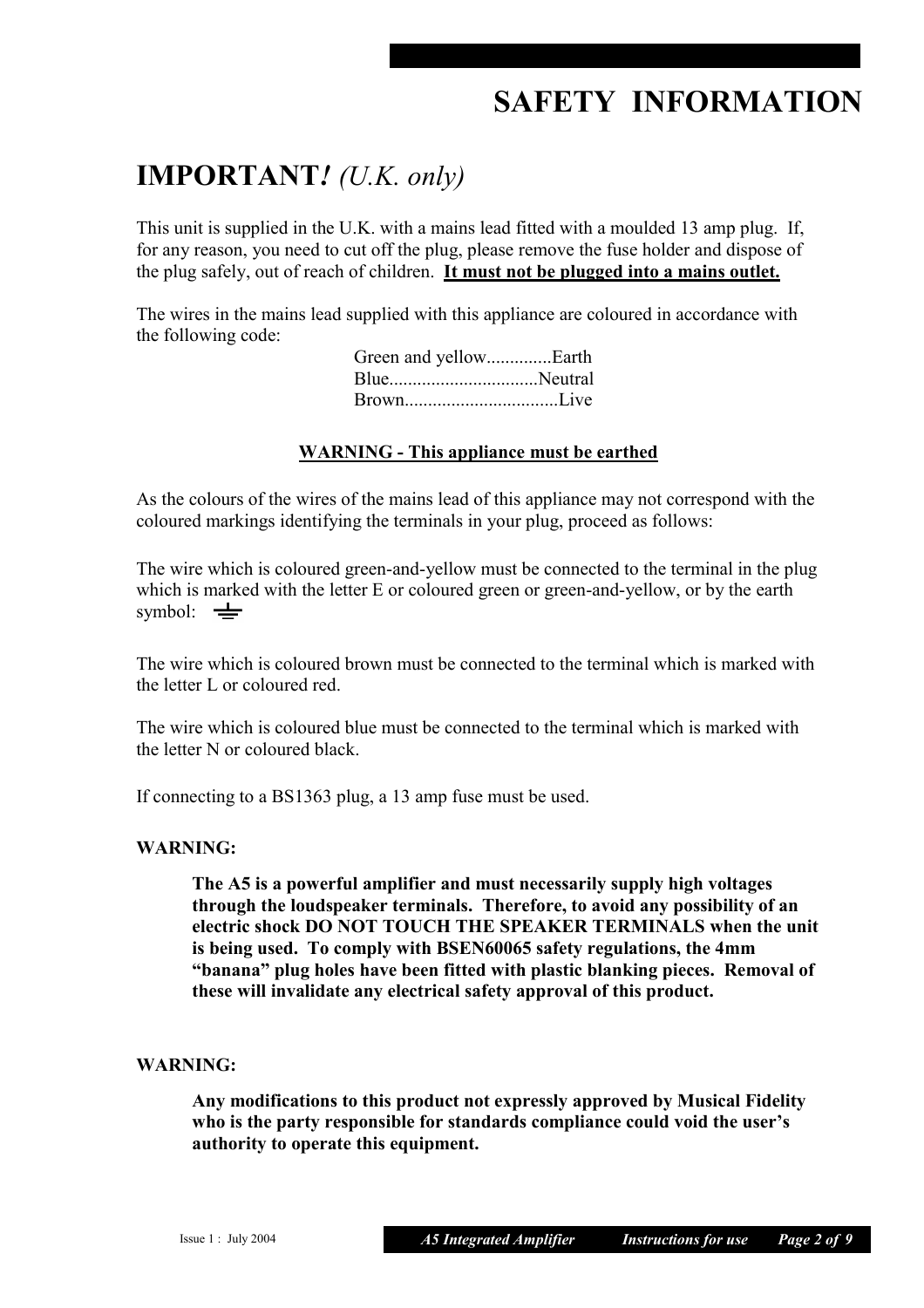# **GENERAL ADVICE**

### *INSTALLATION PRECAUTIONS and USER INFORMATION*

Your new A5 Integrated is designed and built to provide trouble-free performance, but as with all electronic devices it is necessary to observe a few precautions:

Heed all warnings shown on the back of the product.

Only connect the A5 Integrated to a mains outlet having the same voltage as marked at the back of the unit.

Always ensure that when disconnecting and reconnecting your audio equipment the mains supply is switched off.

Position the mains lead and signal interconnects where they are not likely to be walked on or trapped by items placed on them.

Do not use near water, or place water-filled containers on the amplifier, for example, a flower vase or potted plants. **If water does spill inside, immediately pull out the mains plug from the wall socket and inform your dealer, who should then check the unit before further use. Entry of liquid into the amplifier is dangerous, and may cause electric shock or fire hazard.** 

Do not place the unit near direct heat sources such as radiators, direct sunlight or other equipment.

Do not remove any covers or try to gain access to the inside. There are no internal adjustments or fuses you can replace yourself. Refer all service work to an authorised Musical Fidelity agent.

#### **Note: Unauthorised opening of the equipment will invalidate any warranty claim.**

Dust regularly with a soft cloth or soft brush but be careful when using cleaning or polishing agents - they may harm the surface finish.

The electronics in modern hi-fi equipment is complex and may, therefore, be adversely affected or damaged by lightning. For protection of your audio system during electrical storms, remove the mains plugs and disconnect any aerial lead.

If after-sales service is required, to help your dealer identify the A5 Integrated amplifier please quote the serial number located on the rear panel of the unit.

#### *RADIO FREQUENCY INTERFERENCE (R.F.I)*

This product has been tested to ensure that its operation is not adversely affected by normal background levels of R.F.I., and that it does not itself generate excessive amounts of interference. However, if a problem persists, please contact your Musical Fidelity agent.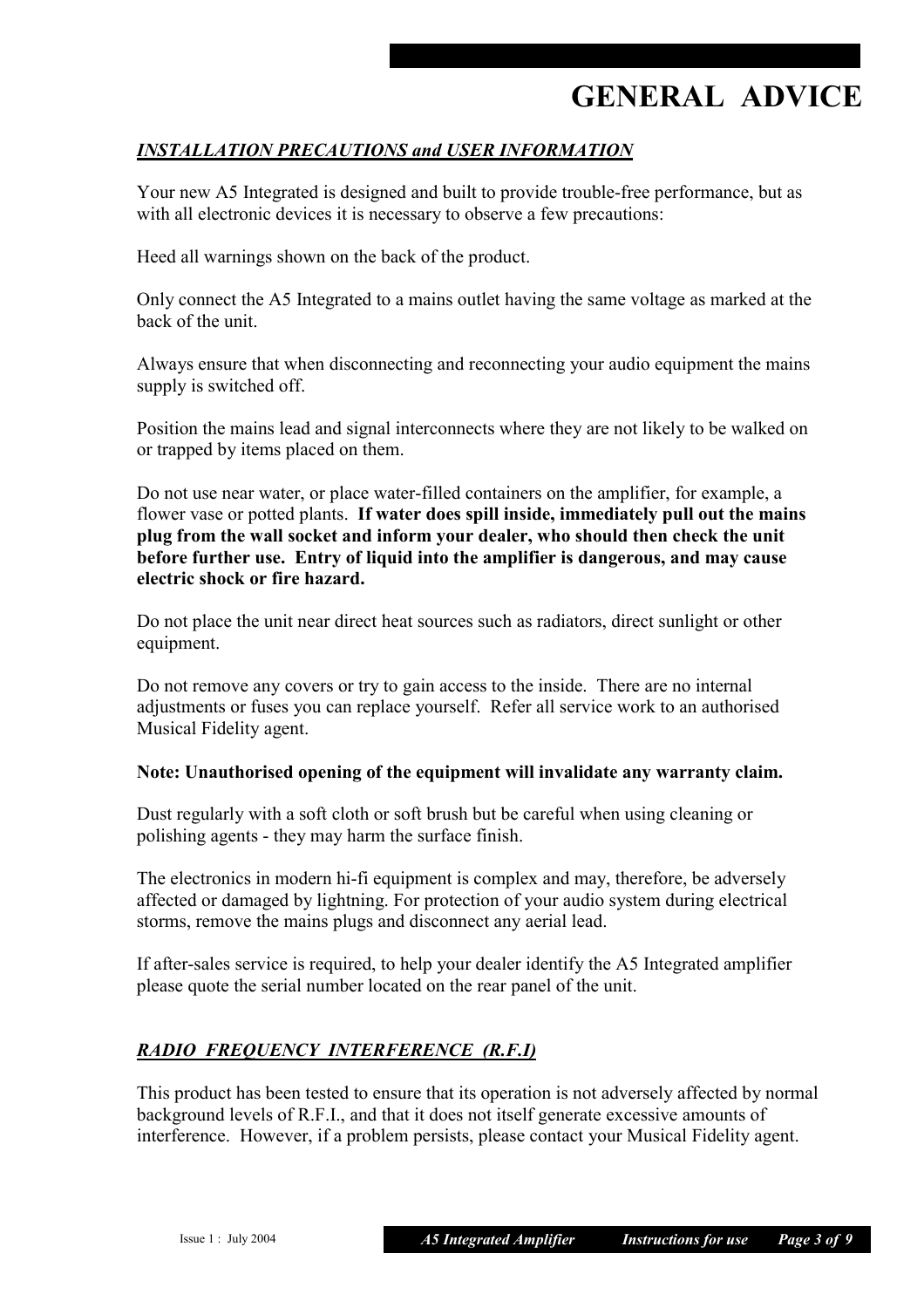# **CONNECTIONS and FACILITIES**





- **RIGHT SPEAKER** output terminals
- Phono earth terminal
- **PHONO** input sockets
- **CD** input sockets
- **S**uper **A**udio **CD** input sockets
- **TUNER** input sockets
- **H**ome **T**heatre **DIRECT** input sockets page 6
- **TAPE** input sockets
- **TAPE REC**ord output sockets see page 7
- **PRE-OUT**put sockets see page 6
- **LEFT SPEAKER** output terminals

#### IEC mains power inlet socket

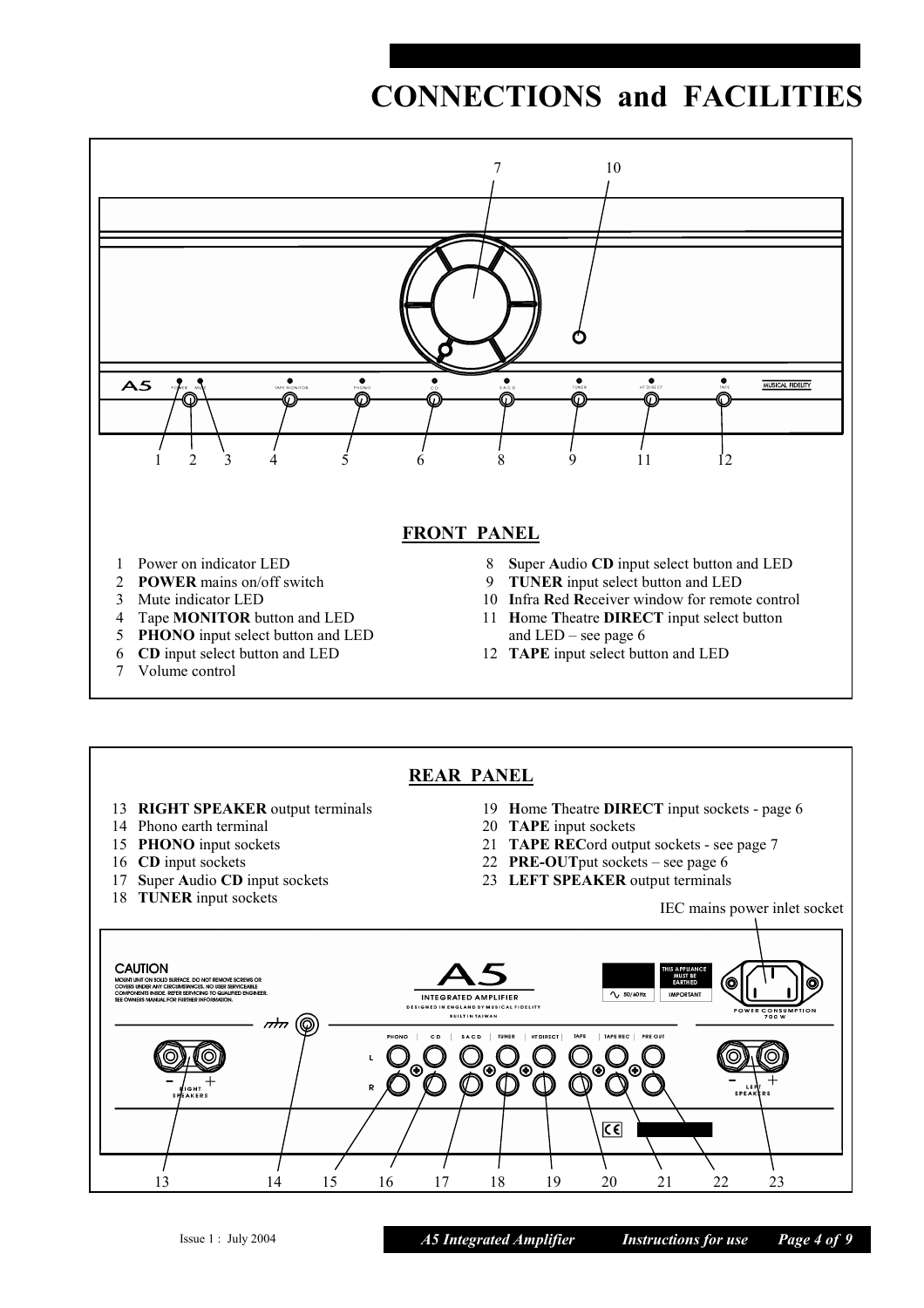# **REMOTE CONTROL**

#### *REMOTE CONTROL*

The blue buttons on the remote control enable main functions of the amplifier to be operated from a convenient distance. Remaining buttons on this universal handset are for use with other Musical Fidelity products, and have no effect on the A5 Integrated amplifier.

Equivalent buttons on the remote handset have the same functions as those on the front panel of the unit.

As the remote control uses an invisible infra-red light beam, the transmitter must be pointed directly towards the receiver window on the front of the amplifier, without visual obstruction between them.

Pressing the volume-up or -down buttons on the remote handset will turn the motorised volume control in the required direction.

Pressing the **MUTE** button disables the **SPEAKER** output and **PRE-OUT** sockets, but not does not affect **TAPE REC**ord output. A red **MUTE** LED on the front panel lights to show that the amplifier is not producing power to the loudspeakers. Pressing the **MUTE** button again cancels mute function, and the red LED goes out.

If the range of the remote control greatly decreases, replace the batteries with new ones. Do not mix old and new batteries - two are required, size LR03 or AAA, manganese alkaline type. Do not dispose of used batteries in a fire.

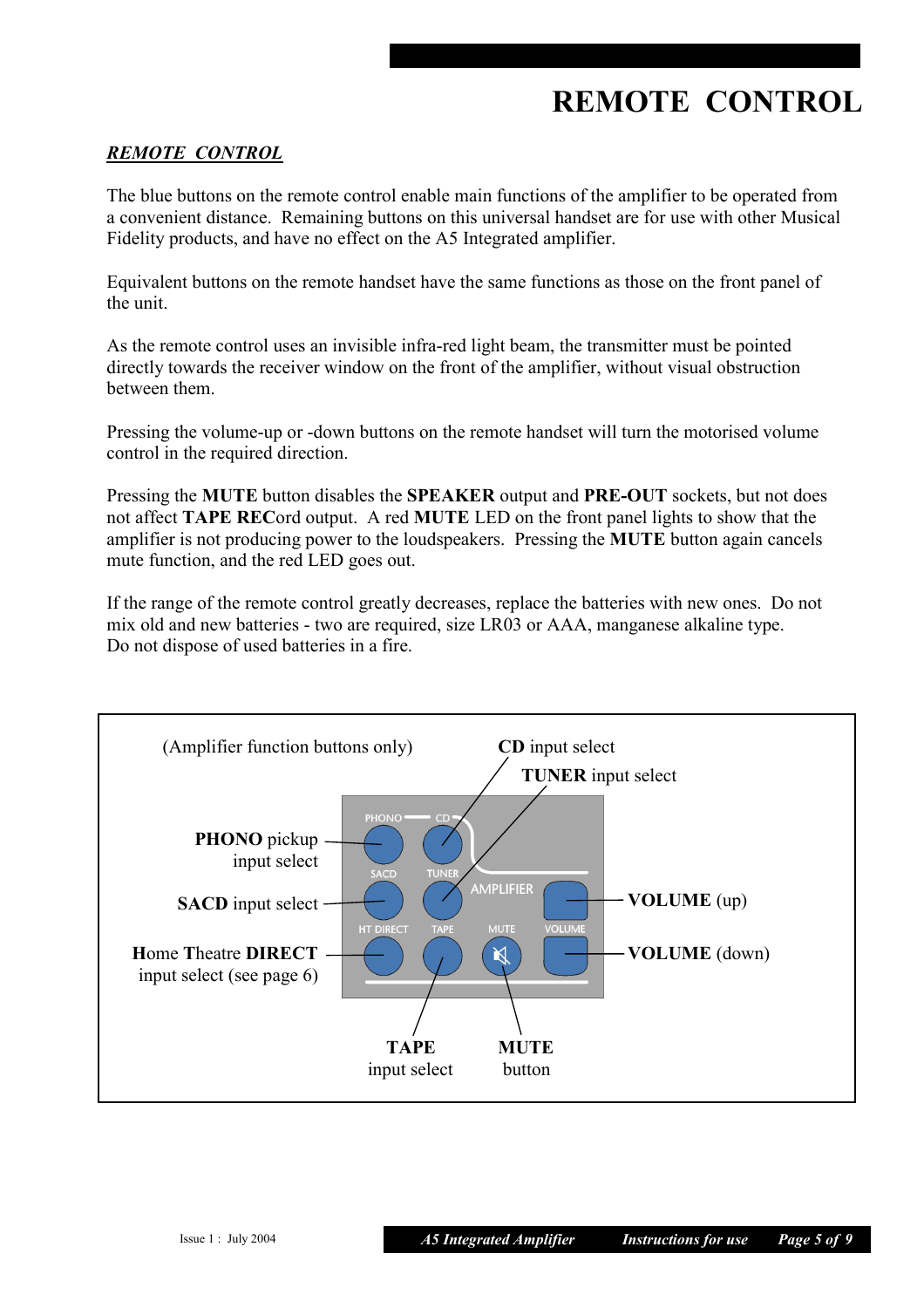# **CONNECTIONS**

All input, output and power connections should be made with the mains power switched OFF.

#### *INPUT CONNECTIONS*

The A5 Integrated amplifier has a pair of RCA type phono input sockets intended for use with moving magnet (MM) pickups. Do not use for any other purpose.

Some turntable/pickup arm combinations are fitted with an extra wire for chassis earthing. This should be connected to the earth terminal on the back panel.

The A5 also has four stereo pairs of RCA "line level" input sockets controlled by the internal volume setting.

They all have the same input sensitivity, and are therefore suitable for use with any source component having an output of at least 300mV. The four sockets on the rear panel are marked **CD**, **SACD**, **TUNER**, and **TAPE**, corresponding with function selector buttons on the front panel.

The **HT DIRECT** sockets are intended for home theatre use. When selected, they are routed inside the A5 directly to the power amplifier circuit, which is not controlled by the volume adjustment.

#### *Do not therefore connect these sockets to a source without its own volume control*.

#### *SPEAKER OUTPUT CONNECTIONS*

Connect your loudspeakers to the terminals on the back panel marked as **LEFT** and **RIGHT SPEAKER** outputs.

## *PRE-AMPLIFIER OUTPUT*

The A5 Integrated amplifier has its preamplifier output available from RCA sockets on the back panel marked **PRE-OUT**, and is controlled by the volume adjustment.

This is to allow "bi-amplification" using suitable external amplifiers and crossover networks to power the speaker drive components separately, giving noticeable improvement in clarity, imaging and bass weight.

In this arrangement, typically the A5's speaker outputs are used to drive the speaker's "tweeter" (high audio frequencies), and an external stereo amplifier drives the "woofer" (low frequencies). The A5's **PRE OUT** RCA sockets would therefore be connected to the input of the external "woofer" amplifier in this example.

If you are in doubt about bi-amplification, please contact your dealer for advice.

#### *TAPE RECORDER CONNECTION*

The A5 Integrated has a single tape circuit with facilities for off-tape monitoring with 3-head tape decks (see page 7).

The tape deck's left and right line outputs are routed to the amplifier's **TAPE** (input) sockets, and the tape deck's line inputs are connected to the amplifier's **TAPE REC**ord (output) sockets.

#### *BEFORE SWITCHING ON . . . .*

Plug the accessory IEC mains lead into the rear panel socket, then the other end into a wall outlet.

Turn the volume control on the front panel to minimum (anticlockwise).

Issue 1 : July 2004 *A5 Integrated Amplifier Instructions for use Page 6 of 9*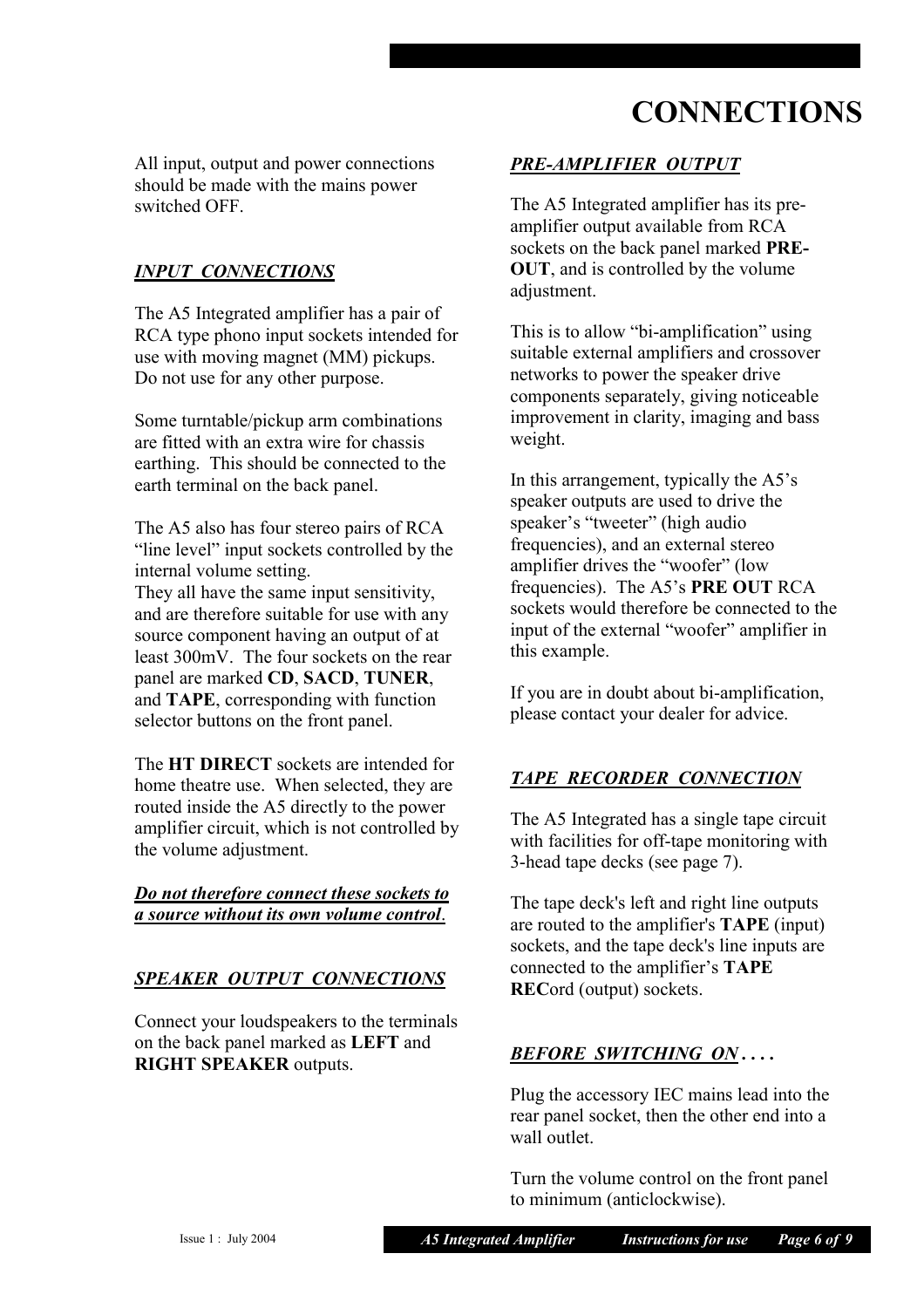# **OPERATION**

#### *STARTING . . . .*

Press the **POWER** button on the front panel of the A5 amplifier - the blue **POWER** LED above the button will light indicating that the unit is ready for use. However, for about five seconds no sound will be heard from your speakers, and the red **MUTE** LED near the button will not be lit, confirming initial mute action.

Unless using your amplifier for off-tape monitoring (see paragraph opposite  $\rightarrow$ ) ensure that the **TAPE MONITOR** button has not been pressed accidentally, as otherwise no sound will be heard through the speakers.

Select the required audio input source by pressing an appropriate function button on the front panel or remote control, and adjust the volume control to obtain the preferred sound level.

#### *TAPE RECORDING*

To record, simply select the required source with the input selector button on the front panel or remote control. This source will now be routed to the A5's **TAPE REC**ord output for recording by the external tape deck. You will also be able to hear the selected source through the loudspeakers.

Note - adjustment of the volume control has no effect on the recording level.

#### *OFF TAPE MONITORING*

In conjunction with a 3-head cassette deck, off-tape monitoring allows the user to compare recorded sound with the original whilst a recording is being made (see page 6 for connection details). To do this, first select the required source in the normal way and start recording.

The **TAPE MONITOR** button on the front panel can now be used to switch between the original source sound and the recorded version, allowing direct comparison. The blue LED just above the button is lit when the tape monitor function is operating, confirming that the recorded sound is selected.

On some 3-head tape decks there is an additional 'tape/source' switch, which must be in the 'tape' position for the above to work.

If in doubt, please refer to your tape deck operating manual.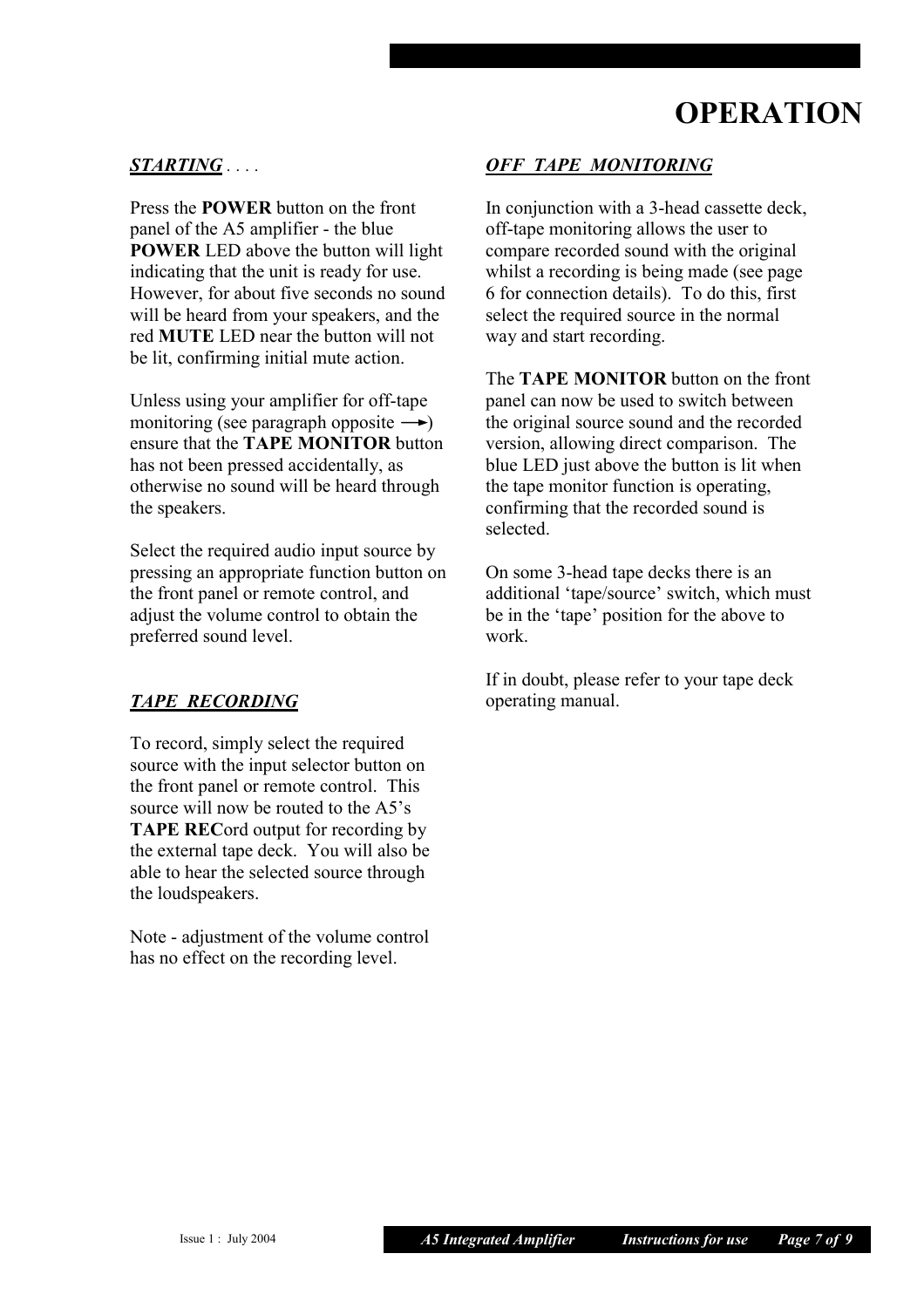# **PROBLEMS?**

Basic problem-solving with an amplifier is similar to troubleshooting other electrical or electronic equipment. Always check the most obvious possible causes first, such as the following examples:

| Problem                                                   | <b>Probable Cause</b>                                                                                   | <b>Remedy</b>                                                                       |
|-----------------------------------------------------------|---------------------------------------------------------------------------------------------------------|-------------------------------------------------------------------------------------|
| No power when <b>POWER</b><br>button is pressed           | Mains power plug is not fully<br>inserted into rear socket                                              | Plug in securely                                                                    |
| No sound                                                  | Tape monitor function has<br>been selected                                                              | Switch off tape monitor                                                             |
|                                                           | Mute function is still active<br>(mute LED is still on)                                                 | Press the <b>MUTE</b> button on the<br>remote control to cancel                     |
|                                                           | Wrong connections between<br>input sources and the A5                                                   | Check audio input lead<br>connections                                               |
|                                                           | Speakers not connected, or<br>incorrectly wired                                                         | Check speaker cables                                                                |
| Sound is not precise, lacking in<br>bass and stereo image | Speakers are connected out of<br>phase, i.e., connections to one<br>speaker $(+$ and $-$ ) are reversed | Ensure speakers are connected<br>correctly                                          |
| Hum                                                       | Audio connector plug not fully<br>pushed in                                                             | Insert plug securely                                                                |
| Remote control does not work                              | Amplifier's <b>POWER</b> switch is<br>set to off                                                        | Set switch to on                                                                    |
|                                                           | One or more batteries fitted the<br>wrong way round                                                     | Insert batteries correctly                                                          |
|                                                           | Batteries are flat                                                                                      | Change batteries - do not mix<br>old and new ones                                   |
|                                                           | Remote control is not pointed<br>directly towards the front panel<br>of the amplifier                   | Ensure there is no obstruction<br>between the remote control<br>and amplifier front |
| Remote control range has<br>greatly reduced               | Batteries are running out                                                                               | Change batteries – do not mix<br>old and new ones                                   |

If none of these actions effect a cure, please contact your dealer, or an authorised Musical Fidelity service agent. Remember, never open the case of the A5 Integrated amplifier yourself, as this will invalidate the guarantee.